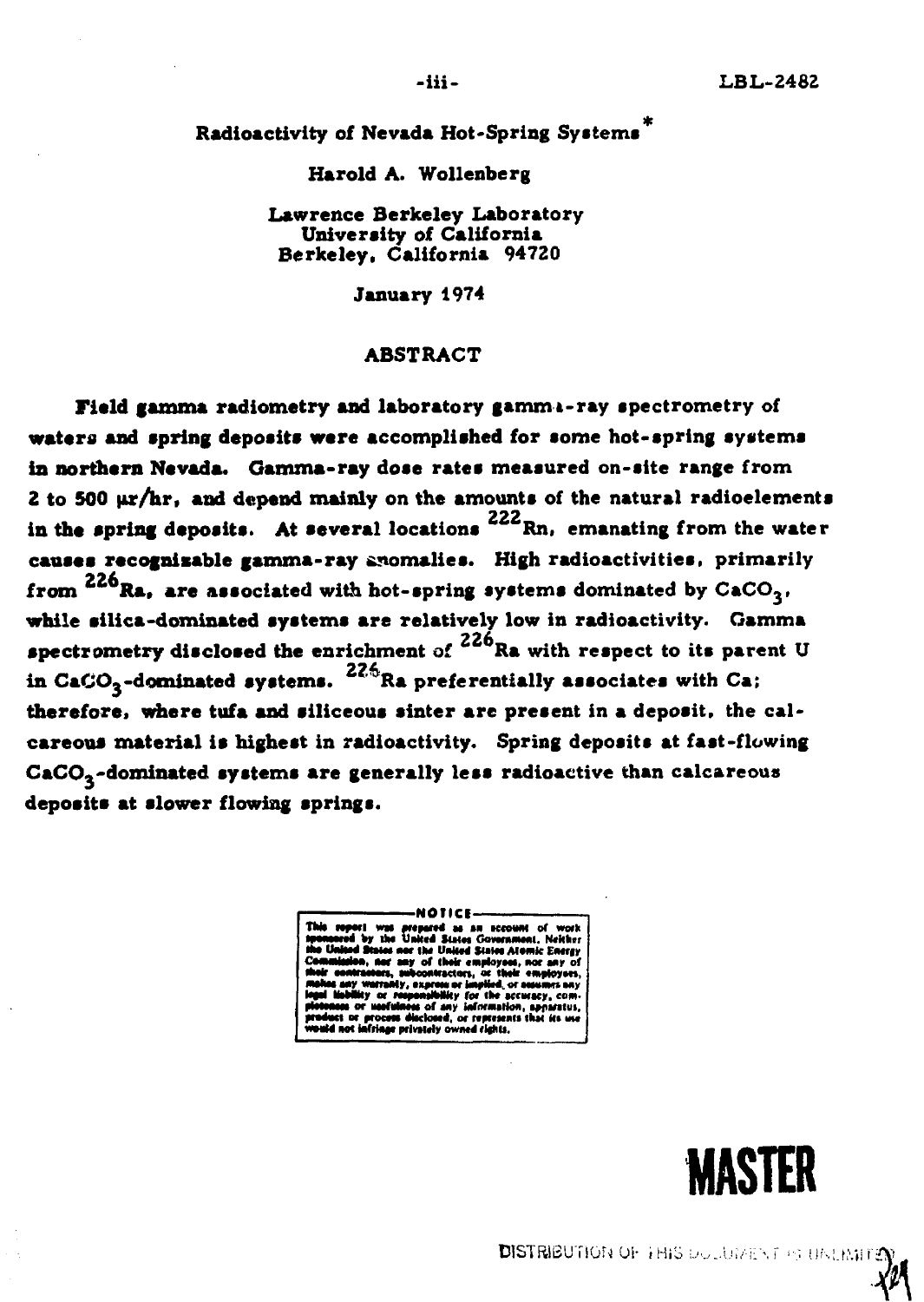### **I. INTRODUCTION**

**Radioactive anomalies associated with mineral- and hot-spring systems have been recognized and documented by many scientists. For example, POhl-Ruling and Scheminzky (1972) described the radium- and radon-rich environment of Bad Gastein, an Austrian spa celebrated for decades for its healing hot radioactive air, waters, and muds. Earlier, Belin (1959) described the occurrence** *o£* **radon in New Zealand geothermal regions, and Mazor (1962) related radium and radon in Israeli water sources with oil, gas, and brine reservoir s of the Rift Valley. Since the late 1940's several Japanese scientists, among them Kikkawa (1954), Kimura (1949), and Hitaye (1962), have reported on the association of radioelements and hot- and mineral-spring systems. Scott and Barker (1962) made a comprehensive tabulation of uranium and radium contents of ground waters of the United States.** 

**Recently, we have visited hot-spring areas in northern Nevada to evaluate sites for a geothermal energy program (Hollander et al., 1973). A study of the radioactivity of the spring systems has begun, with the expectation that knowledge of the distribution and abundance of their radioelements will shed some light on the plumbing systems operating beneath the springs; equally important, an assessment of the environmental impact of a geothermal development project requires an understanding of its radioactive setting.** 

### **II. LOCATION AND MEASUREMENTS**

The hot-spring areas examined to date are shown on the location map **(Fig. 1) and are listed by name on Tables I and II. At the sites field gamma radioactivity was measured with a portable 3-in. by 3-in. NaI(Ti ) scintillation detector coupled to a count-rate meter. Field radioactivites were measured**  over hot pools, sinter (SiO<sub>2</sub>-rich), and tufa (CaCO<sub>3</sub>-rich) deposits, and also **away from the spring areas to obtain background values. Figure 2 illustrates the field gamma counter, and Fig. 3 shows typical measurement conditions at a hot spring in Ruby Valley. Samples of spring-deposit tufa, sinter, springwall muck, and water were collected at all sites, and on return to the laboratory, were analysed for uranium-238, thorium-232, their daughter products, and pottasium-40 by gamma-ray spectrometry (field and laboratory instrumentation and procedures have been described by Wollenberg and Smith, 1972).**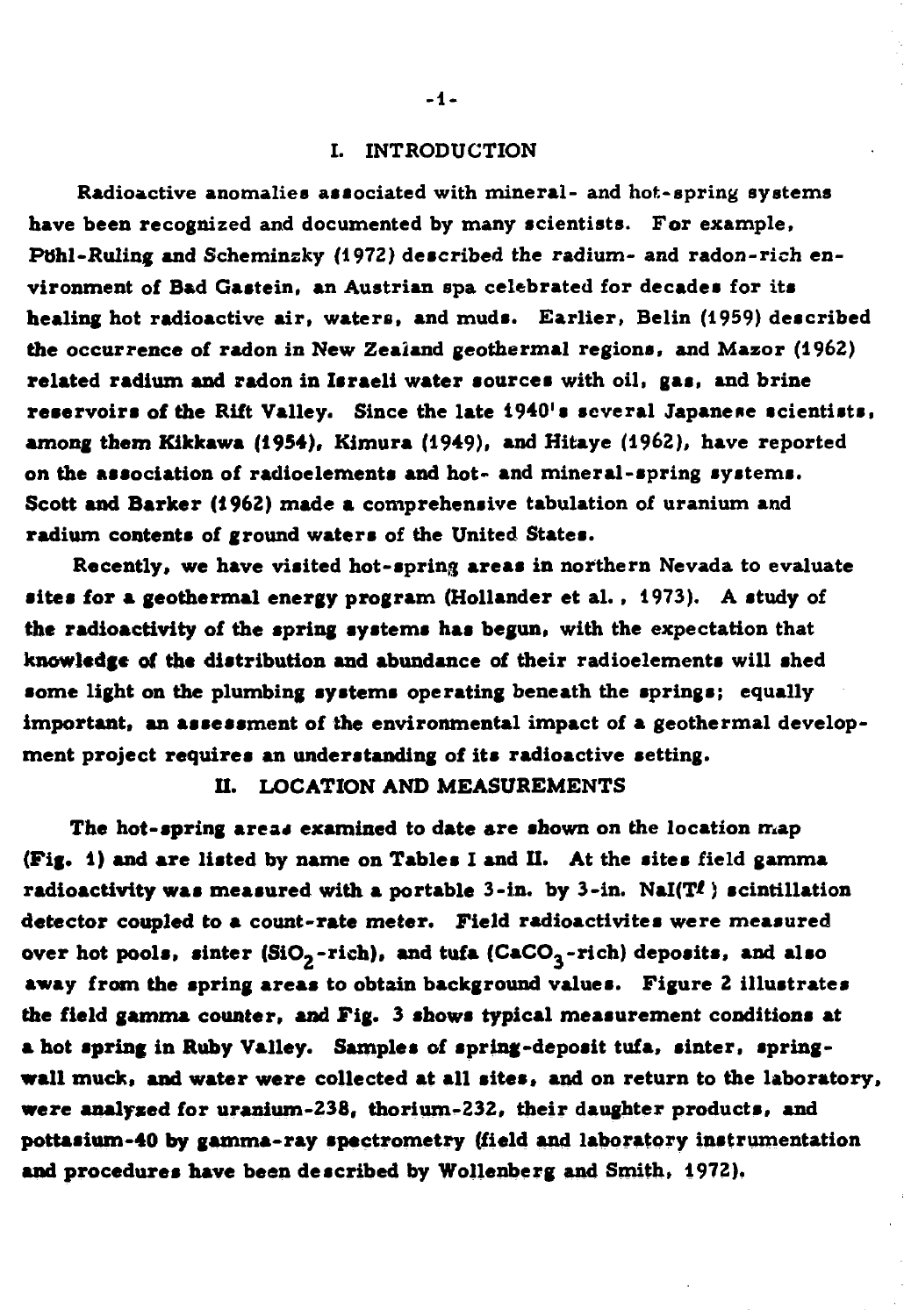

XBL741-2100

Fig. 1. Location map of hot springs visited in Nevada. Numbered springs: 1) Big Sulfur, 2) Elko, 3) Beowawe, 4) Spencer, 5) Diana's<br>Punchbowl, 6) Darrough, 7) Buffalo Valley, 8) Golconda,<br>9) Pumpernickef, 10) Leach, 11) Fly Ranch, 12) Gerlach, 13) Brady, 14) Lee, 15) Wabuska, 16) Steamboat, 17) Kyle.

 $-2-$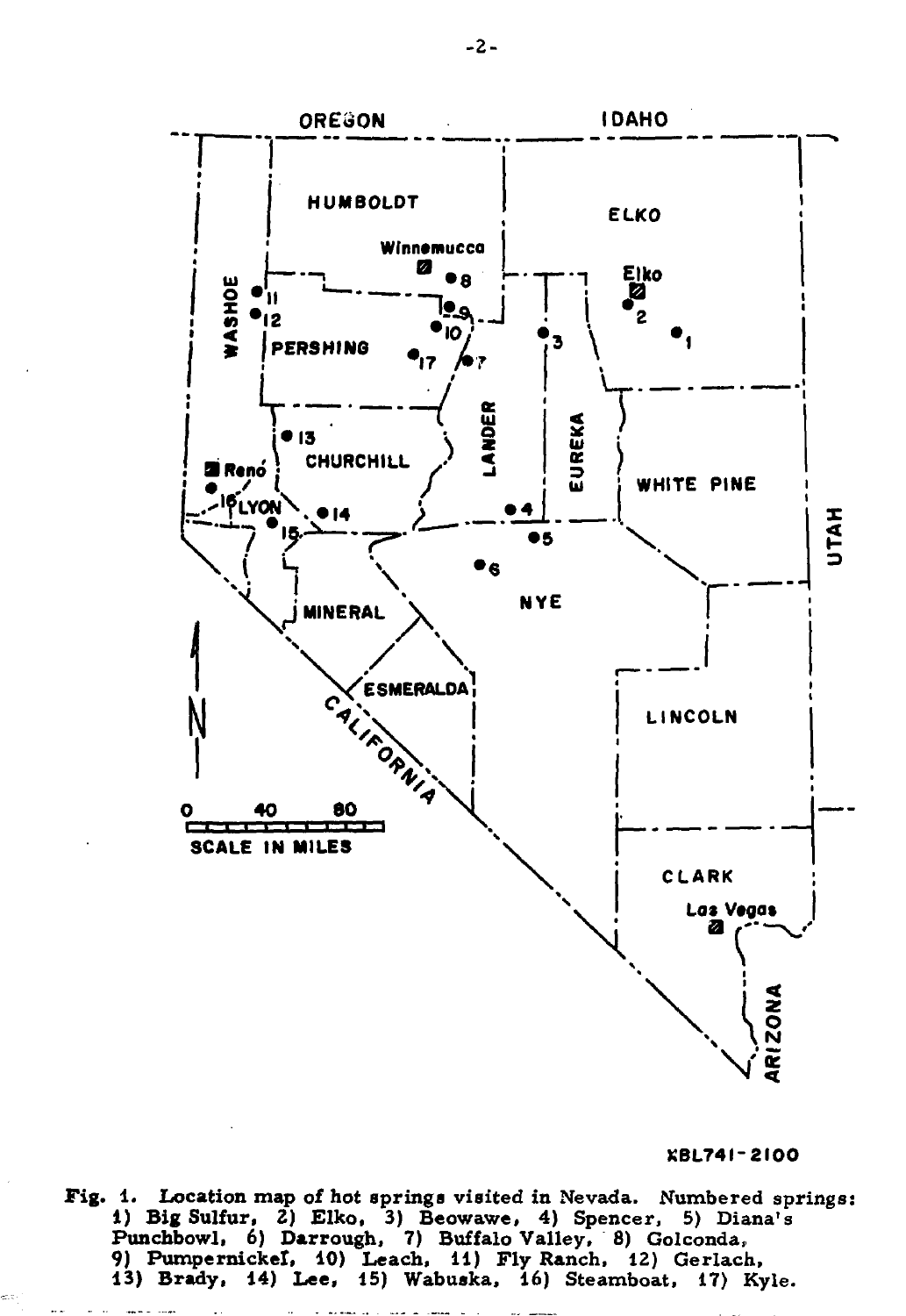| Gamma dose rates $(\mu r/hr)$  |                       |                                           |                                               |  |  |  |  |
|--------------------------------|-----------------------|-------------------------------------------|-----------------------------------------------|--|--|--|--|
| Location                       | General<br>background | Anomalously<br>high radioactivity         | Remarks                                       |  |  |  |  |
|                                |                       | Spring systems where $CaCO3$ predominates |                                               |  |  |  |  |
| Gerlach                        | $6.25 - 7.5$          | $60 - 65$                                 | Tufa, high rad. zone                          |  |  |  |  |
| Gerlach                        |                       | $20 - 25$                                 | Mixed sinter and tufa                         |  |  |  |  |
| Fly Ranch                      | $6.25 - 8.75$         | None apparent                             | <b>Travertine</b>                             |  |  |  |  |
| Kyle                           | $12.5 - 25$           | 250 - 500                                 | Over radioactive pools                        |  |  |  |  |
| Elko                           | $7.5 - 10$            | 19                                        | Tufa at edge of pool                          |  |  |  |  |
| Buffalo<br><b>Valley</b>       | $6.25 - 7.5$          | $30 - 38$                                 | Tufa mounds                                   |  |  |  |  |
| <b>Spencers</b>                | $5 - 10$              | 19                                        | Tufa at edge of pools                         |  |  |  |  |
| Diana's<br>Punchbowl           | 5 - 10                | 16                                        | Springs at base of tufa<br>mound              |  |  |  |  |
| Wabuska                        | $3.75 - 6.25$         | None apparent                             | Blowing wells                                 |  |  |  |  |
| Darroughs                      | 15 - 20               | 75                                        | Edge of fenced pool                           |  |  |  |  |
| Darroughs                      | $10 - 12.5$           | None apparent                             | Moderately blowing well                       |  |  |  |  |
| Golconda                       | $12.5 - 17.5$         | 37.5 - 175                                | Pools and interconnecting<br>streams          |  |  |  |  |
| Pumpernickel 7.5 - 10          |                       | 17.5 - 22.5                               | Small pool                                    |  |  |  |  |
| Pumpernickel                   | 15                    | 17.5                                      | Outflow stream                                |  |  |  |  |
|                                |                       | Spring systems where SiO2 predominates    |                                               |  |  |  |  |
| Brady's                        | $5 - 7.5$             | ---                                       | Sinter soil                                   |  |  |  |  |
| Beowawe                        | $2 - 2.5$             |                                           | Sinter apron                                  |  |  |  |  |
| Beowawe                        | $13.8 - 17.5$         |                                           | Andesite                                      |  |  |  |  |
| <b>Big Sulfur</b><br>(Ruby V.) | $2.5 - 5$             |                                           | Sinte r                                       |  |  |  |  |
| Leach                          | $5 - 7.5$             | $- -$                                     | Sinter                                        |  |  |  |  |
| Lee                            | $5 - 7.5$             | $20 - 25$                                 | Tufa and sinter                               |  |  |  |  |
| Lee                            |                       | 10                                        | Edge of pool                                  |  |  |  |  |
| Steamboat                      | $2.5 - 4$             |                                           | Main terrace sinter                           |  |  |  |  |
| Steamboat                      | 6.9 -                 | ---                                       | Altered granitics, west<br>area, blowing well |  |  |  |  |

İ

**Table I. Field gamma radiometry of spring areas.**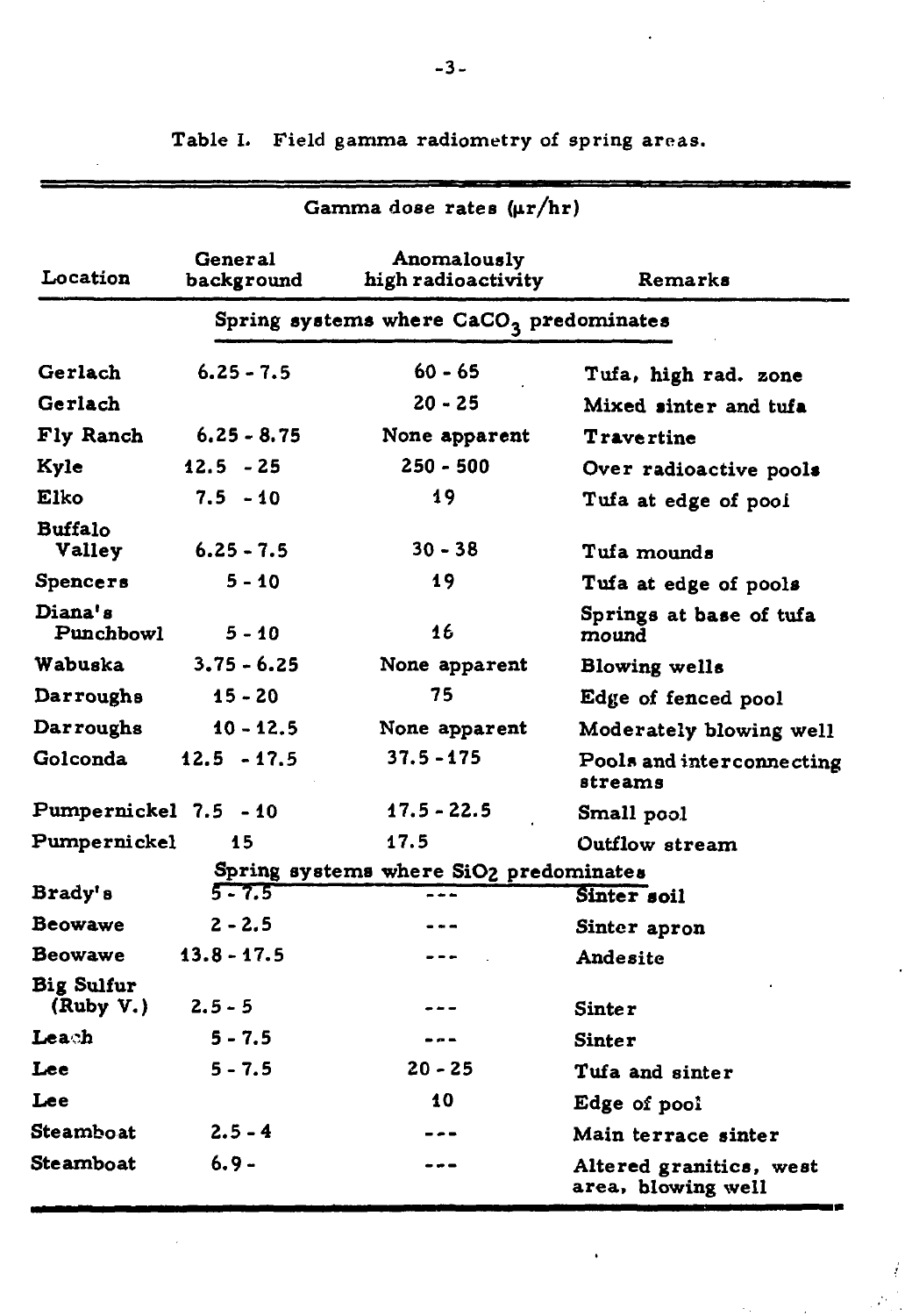| Location                           | Description                                                                    | Тh<br>(ppm)   | Apparent<br>U<br>(ppm) | ĸ            | 226<br>Ra <sup>a</sup><br>$(y_6)(10^{-12}C)/g$ | Th/U         |
|------------------------------------|--------------------------------------------------------------------------------|---------------|------------------------|--------------|------------------------------------------------|--------------|
|                                    | Spring systems where CaCO <sub>3</sub> predominates                            |               |                        |              |                                                |              |
| Gerlach<br>Gerlach                 | Tufa, high radioactivity zone<br>Pred. Si sinter, some tufa                    | 13.41<br>2.38 | 109.25<br>33.3         | 1.02<br>0.41 | 39<br>12                                       | 0.12<br>0.07 |
| Fly Ranch                          | Travertine                                                                     | 2.14          | 10.99                  | 0.02         | 4                                              | 0.19         |
| Kyle<br>Kyle                       | Calcareous muck from spring walls<br>Travertine away from active springs       | 11.62<br>0.19 | 76.32<br>4.06          | 0.16<br>0.09 | 27<br>1,5                                      | 0.15<br>0.05 |
| Elko                               | Tufa                                                                           | 3.12          | 7.60                   | 0.07         | 2.7                                            | 0.41         |
| <b>Buffalo</b><br><b>Valley</b>    | Calcareous muck from a small mound<br>Pred. tufa, some Si sinter               | 45.89<br>6.20 | 25.49<br>65.67         | 0.21<br>0.35 | 9.2<br>23.7                                    | 1.80<br>0.09 |
| <b>Spencers</b>                    | Pred. calcareous mud                                                           | 10.92         | 11.54                  | 1.51         | 4.1                                            | 0.95         |
| Golconda                           | Spring wall tufa                                                               | 31,20         | 469.6                  |              | 169                                            | 0.07         |
| Pumpernickel                       | Calcareous muck from small pool                                                | 6.33          | 8.19                   | 0.46         | 2.9                                            | 0.77         |
|                                    | Spring systems where SiO <sub>2</sub> predominates                             |               |                        |              |                                                |              |
| Brady                              | Mud from hot vent                                                              | 6.32          | 2.93                   | 0.41         |                                                | 2.15         |
| Beowawe                            | Andesite, escarpment above blowing wells<br>Sinter soil, vicinity of hot pools | 15.99<br>0.91 | 3.28<br>0.37           | 3.74<br>0.40 |                                                | 4.88<br>2.43 |
| <b>Big Sulfur</b><br>(Ruby Valley) | Sinter                                                                         | 0.18          | 0.11                   | 0.16         |                                                | 1.60         |
| Leach                              | <b>Sinter</b>                                                                  | 1.08          | 0.72                   | 0.35         |                                                | 1.50         |
| Lee<br>Lee                         | Sinter<br>Tufa and sinter                                                      | 4.76<br>3.71  | 2.49<br>11.67          | 1.11<br>0.51 |                                                | 0.91<br>0.31 |
| Steamboat<br>Steamboat             | Sinter, main terrace<br>Sinter and altered granitics, west area                | 0.30<br>8.10  | 1.42<br>4.90           | 0.13<br>1.13 |                                                | 0.21<br>1.65 |

 $\bar{z}$  $\frac{1}{2}$ 

 $\mathcal{L}^{(1)}$ 

**Table II. Laboratory gamma spectrometry** of spring deposits-

 $^2$ Calculated from activities ratio,  $^{220}$ Ra/ $^{230}$ U = 2.78 $\times$ 10<sup>o</sup>.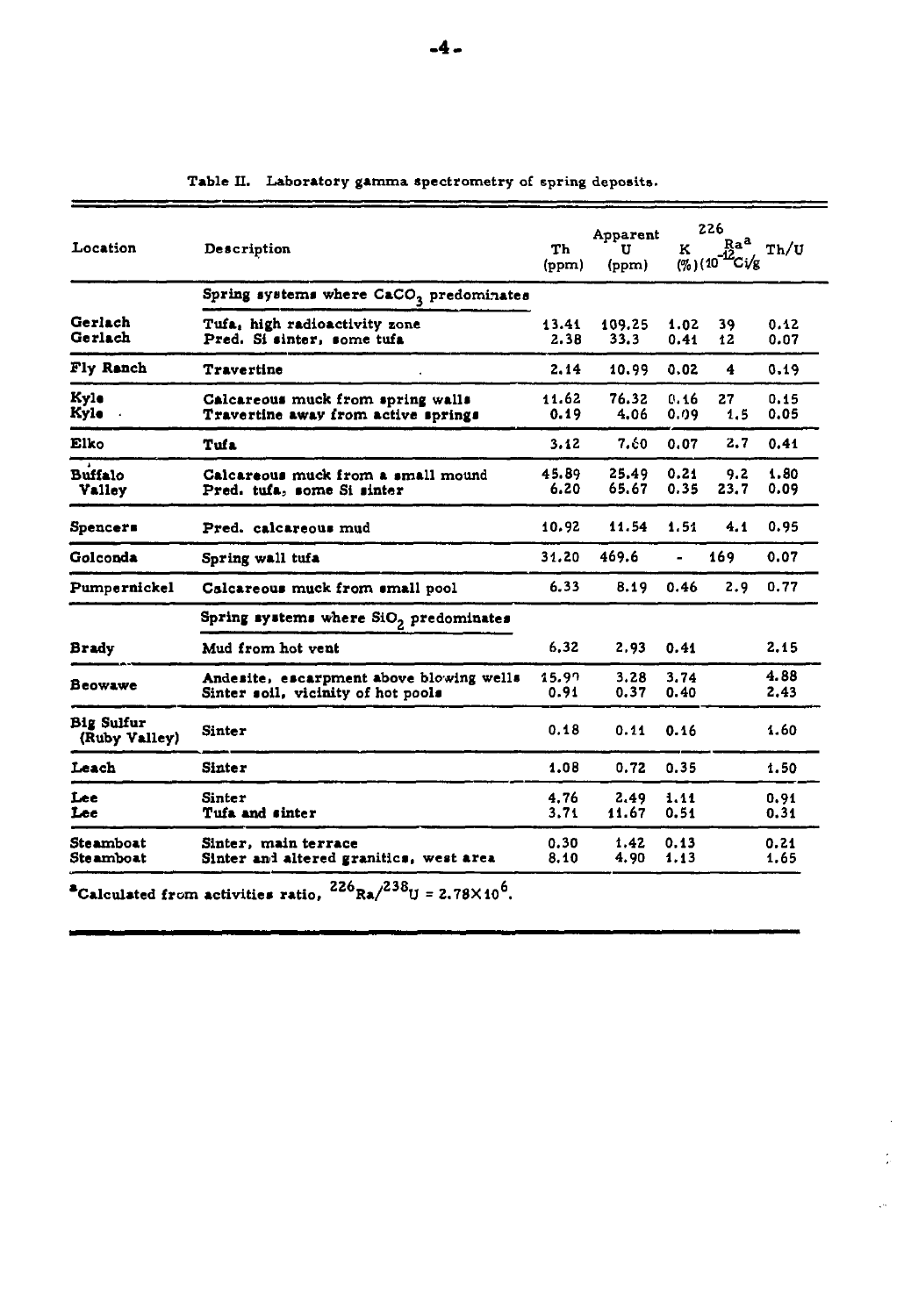

CBB741-134

Fig. 2. Field gamma counter. The 3-in. oy 3-in. NaI(T1) scintillation crystal and photomultiplier tube are encased by the steel cylinder, and are connected to the accompanying count-rate meter.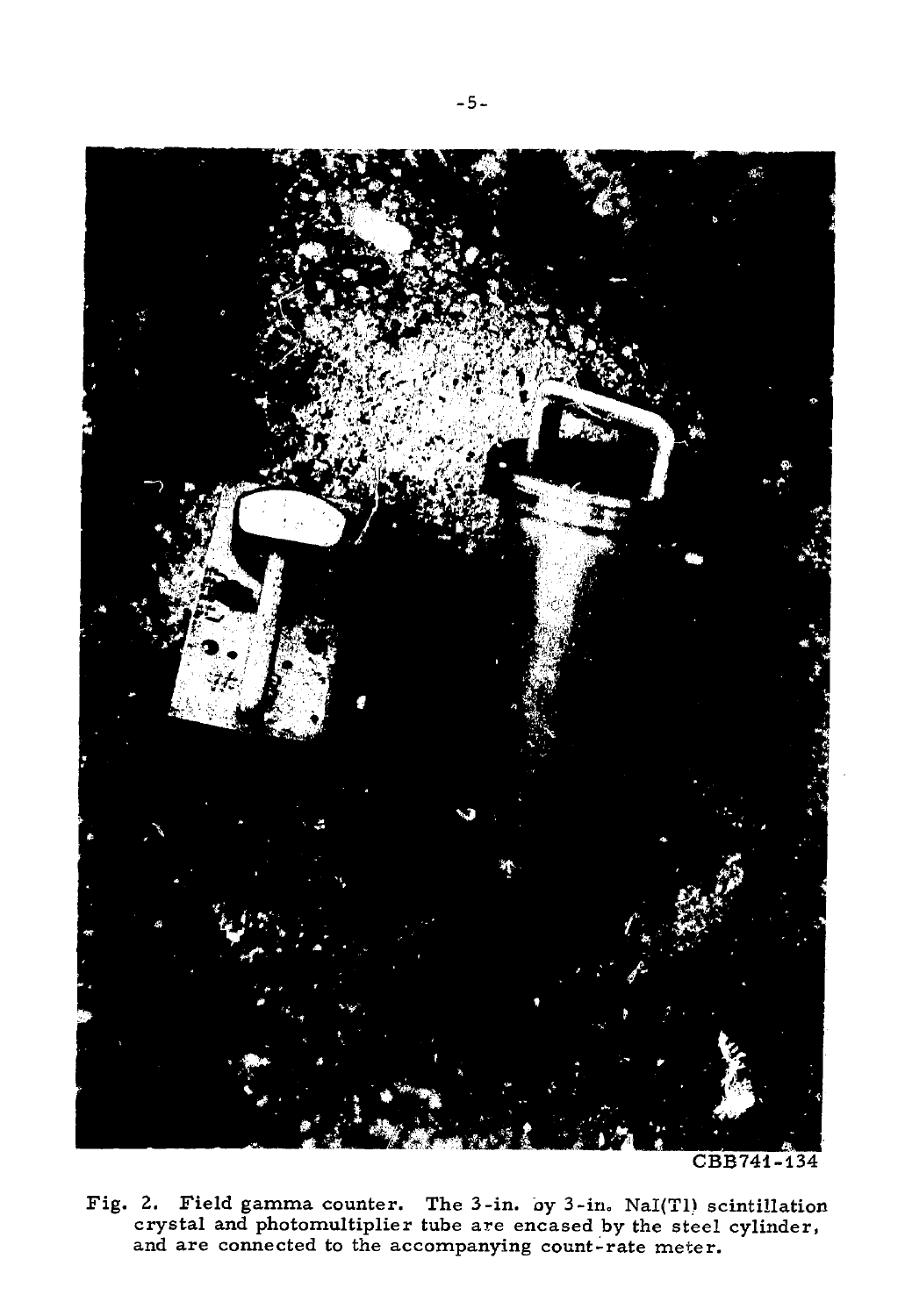

Fig. 3. Field gamma radioactivity and water-temperature measurements<br>at Big Sulfur Hot Springs, Ruby Valley.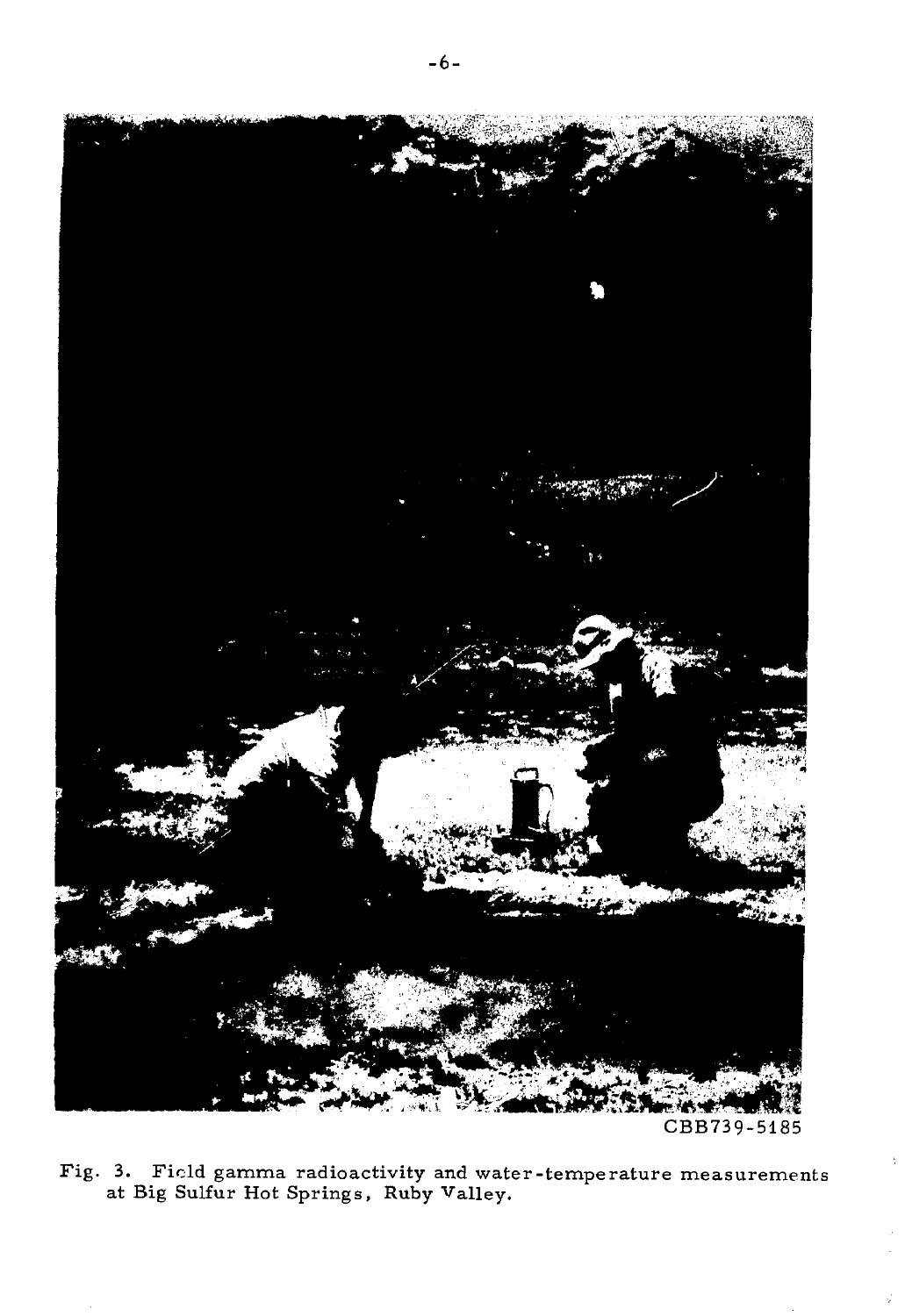#### III. FIELD MEASUREMENT RESULTS

Results of field measurements and laboratory gamma-ray spectrometric analyses are shown on Tables I and II. Table I summarizes the field radiometric data; radioactivities are expressed in microroentgens per hour  $(\mu r/hr)$ , based on calibration of the field instrument (counts/sec to  $\mu r/hr$ ) with a radium source of known strength. Immediately apparent is the association of high radioactivities, "anomalies," with  $CaCO<sub>3</sub>$ -rich spring depositis; with one exception, Lees Hot Springs, silica-rich deposits have no anomalies. The greatest radioactivities, 250-500  $\mu$ r/hr, were observed over hot pools (75-90°C) at Kyle Hot Springs, while **the** lowest values, tv o orders of magnitude lower than at Kyle, were measured over hot and boiling pools and sinter at Beowawe Hot Springs. In no case was there any apparent connection between surface spring temperature and radioactivity. Among the spring systems where  $CaCO<sub>3</sub>$  predominates there were no anomalies associated with blowing wells, nor with the fast-flowing spring at Fly Ranch. A strong radioactivity contrast exists at Darroughs Hot Springs where there is no apparent anomaly in the vicinity of a moderately blowing well, while approximately 200 meters away 75  $\mu$ r/hr was observed over a still pool. Thus, radioactive anomalies in the hot-spring areas appear to be associated with low-flowing  $CaCO<sub>3</sub>$ -rich systems. An inverse correlation of radioactivity with flow rate was observed by Vincenz (1959) at a mineral spring in Jamaica.

Where tufa and sinter are both present in a deposit, the calcareous material is highest in radioactivity. This is exemplified at Lees Hot Springs where sinter is the predominant spring deposit material; spotty zones of high radioactivity were observed over intermixed patches of tufa, while neighboring sinter was comparatively low. Similar conditions exist at Gerlach Hot Springs where siliceous and calcareous zones intermingle.

At Buffalo Valley and Kyle Hot Springs, CaCO<sub>3</sub>-rich sites, sharp fieldradiometric anomalies were detected down-wind from pools, indicating the emanation of  $^{222}$ Rn from the waters and spring walls.

IV. LABORATORY MEASUREMENT RESULTS

#### A. Spring Deposits

Table II summarizes laboratory gamma-spectrometric analyses of springdeposit materials. As with the field data, the high radioactivities, attributable primarily to "apparent U," are associated with the calcareous hot-spring deposits. Siliceous deposits are comparatively low in U and Th, and most have

**- 7 -**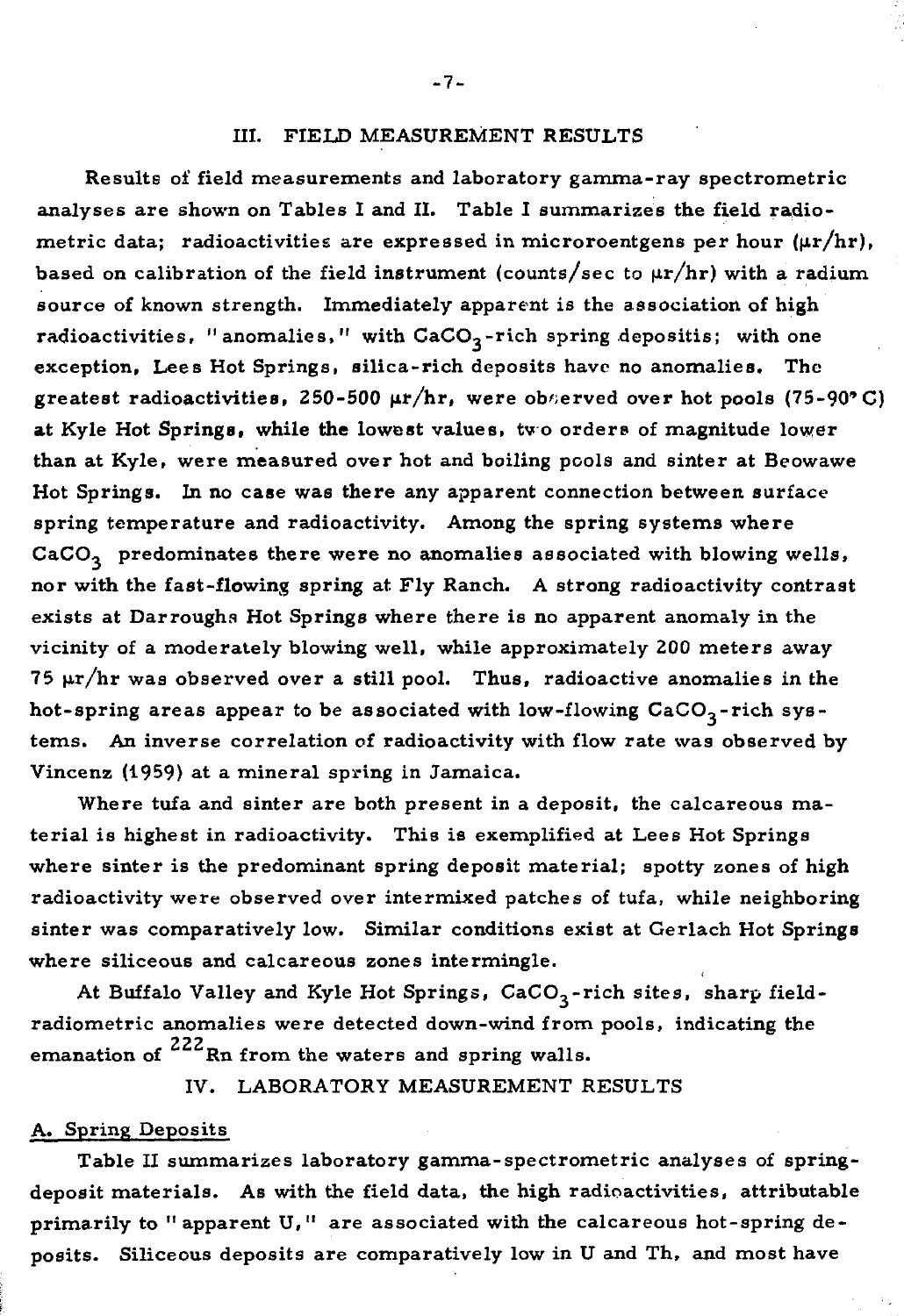Th/U ratios similar to those of ordinary siliceous rocks. Exceptions are the mixed tufa and sinter soil at Lees Hot Springs, where the tufa introduces relatively high apparent U, and the low-radioactivity sinter terrace at Steamboat Hot Springs.

For guidance in the following discussion the uranium decay series is shown in Fig. 4. The uranium values in Table II are listed as apparent because they are based on the gamma-ray peaks of  $214$ Bi, one of the radioactive decay products of  $^{226}$ Ra. Radium-226, in some chemical environments, 238 may be completely separated from its parent. U, transported in bicarbonate-rich waters, and deposited with  $CaCO<sub>3</sub>$  on spring walls in the upper portions of a spring system (Tanner, 1964). Therefore, the high apparent U in samples of calcareous deposits actually indicates  $226$ Ra anomalies. Uranium-238 or its decay products higher in atomic mass number than  $^{226}$ Ra are missing. This was disclosed by examining high-resolution gamma-ray spectra of the calcareous samples, counted on a Ge(Li) detector system. Figure 5 displays superimposed gamma-ray spectra, in the x-ray energy region, of a <sup>226</sup>Ra source, calcareous muck from Kyle Hot Springs, and an regulihrism  $^{238}$   $^{128}$  source, calculated much space  $^{226}$  B a source, spectra match poak **b** standard. The mack and for peak. The U-standard spectrum shows the characteristic Bi and Pb  $x$ -ray peaks, as well as peaks from precursors to Ra in the U decay series. Corroborative evidence for radon anomalies in the calcareous material is furmished by comparison of the intensities of peaks at 186 and 352 keV (not shown on Fig. 5) in the equilibrium and Ra spectra. In the U spectrum  $62\%$  of the 186-keV peak is from  $226$ Ra, 38% from  $235$ U, while all of the 352-keV peak is from end of counts in the 352-keV peak to is from the state of the state of the state of the state of the s counts in the 186-keV peak is approximately 2. In samples of Ra-rich spring deposits the corresponding peak ratios are approximately 3. indicating the absence of the  $^{235}$ U component in the 186-keV peak.

B. Waters

Samples of water, approximately 550 ml, were collected from all of the springs for subsequent laboratory gamma-ray spectrometry. Radon-222 was indicated by the presence of the 1.76-MeV peak of  $\frac{234}{13}$ Bi in the gamma-spectra of seven of the water samples. Several days elapsed between collection and laboratory analyses of the samples. Therefore, it is expected that in some iaboratory analyses of the samples. Therefore, it is expected that in some<br>of the samples <sup>222</sup>Rn activity (a 3.8-day half-life) had decayed below detectability. Repeated gamma counting of the samples from Buffalo Valley, Kyle, and Gerlach Hot Springs showed that the  $214$  Bi activity decayed with the Rn

**- 8 -**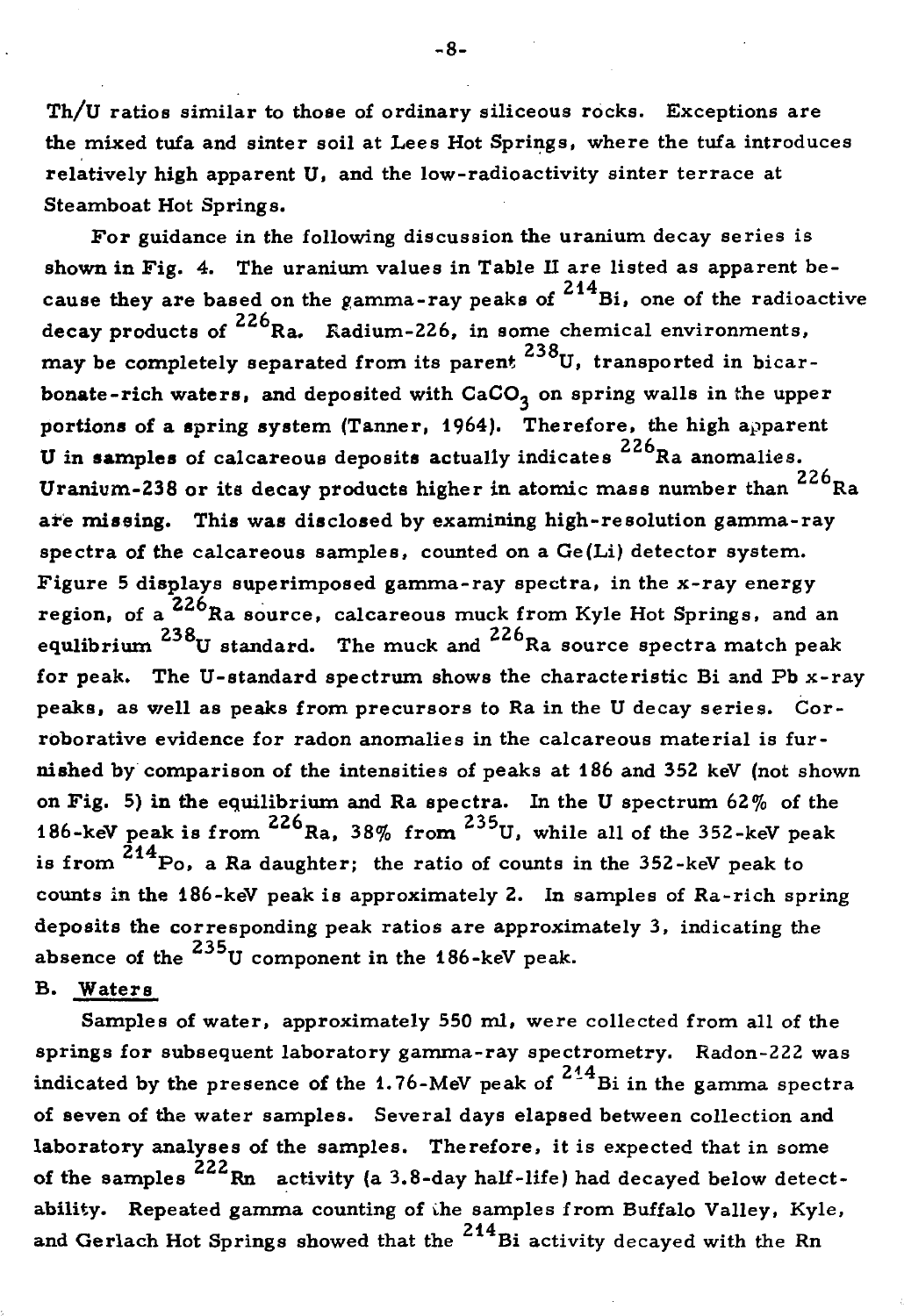

**XBL74I-2I0I** 



**-9-**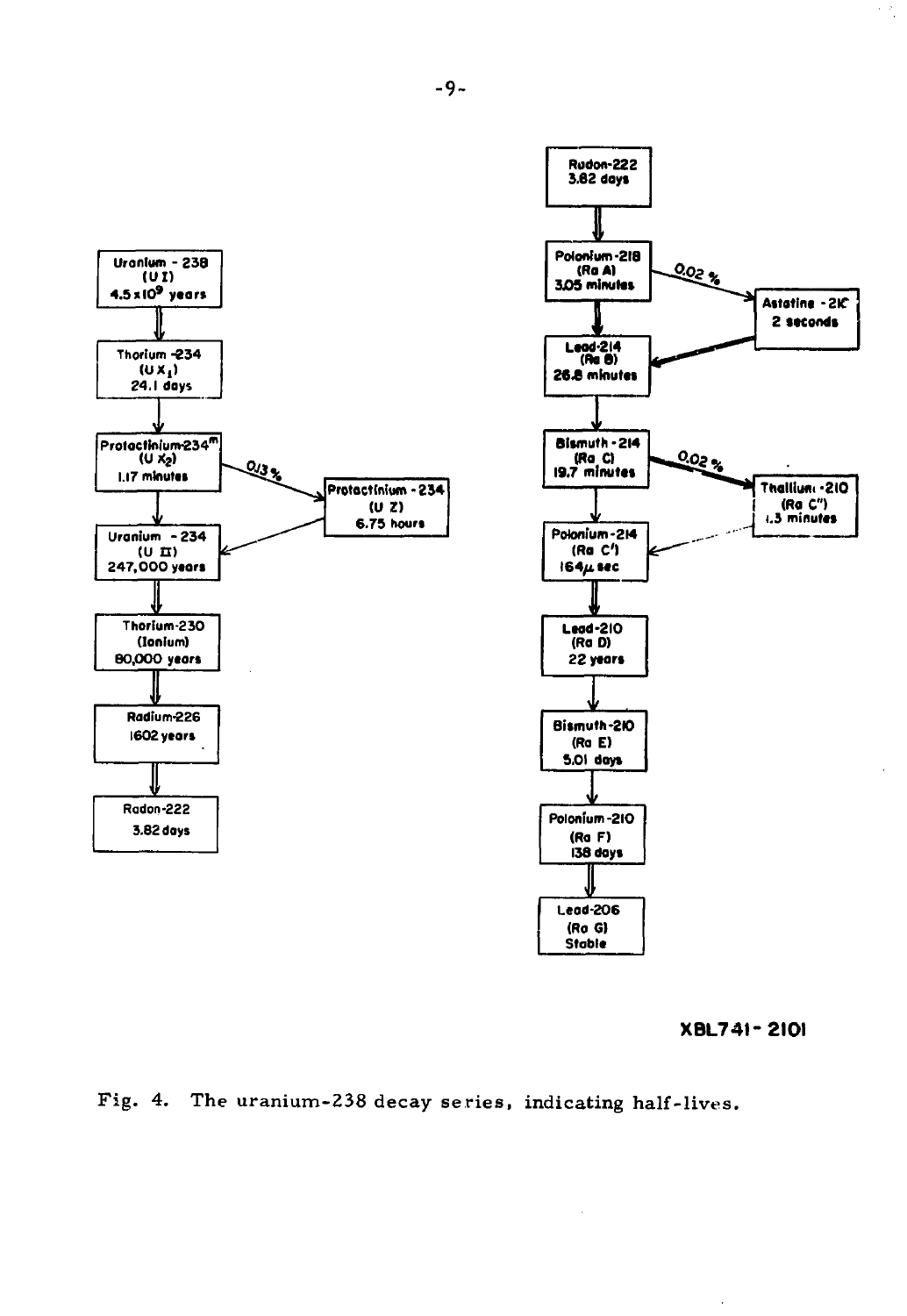

**Fig. 5. Gamma-ray spectra in the energy region 40 to 100 keV. spectra were taken on a high-resolution system, utilizing a 10 cm<sup>3</sup> Ge(Li) detector. The-**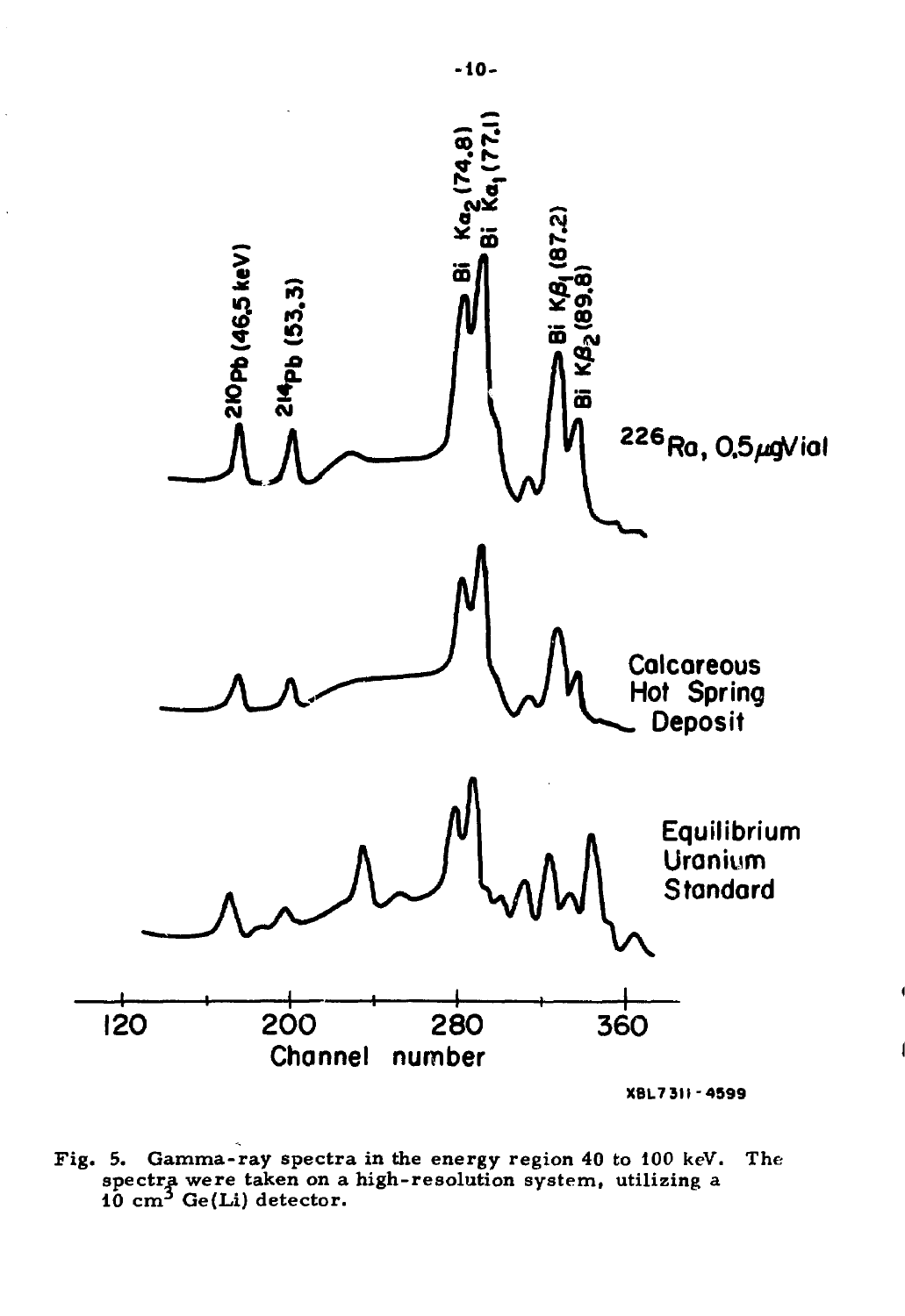**226 half-life, indicating that there was little or no Ra in these waters. Other**wise, Ra would have resupplied Rn, eventually achieving radioactive equlibrium between these isotopes. The <sup>214</sup>Bi activities of the measureable water **samples are listed in Table III; they should be considered in the relative sense , pending calibration experiments. There is no apparent correlation between the radioactivities of the waters and those of the calcareous hotspring deposits. The comparatively high radioactivities of the waters from Pumpernickel and Lees Hot Springs, compared with the relatively low activitie s of corresponding spring deposit material, suggests that these waters may contain radon from sources other than the radium on near-surface spring walls. Future sampling of hot-spring waters shall include on-site radon analyses and chemical separation of radium, which, coupled with subsequent laboratory analyses, should determine the component of radon from radium in the waters and the component emanating from radium deposited near the surface.** 

# **V. FIELD RADON DETECTION**

**222 Alpha-track detectors for Rn, furnished by the General Electric Company's Vallecitos Nuclear Center, were placed in the ground near and away from radioactive pools at Buffalo Valley Hot Springs. (This application of track etching has been briefly described by Fleische r et al. , 1972.) Subsequent etching of the alpha tracks showed high track densities in detectors near the pools and a tenfold decrease in track densities in detectors away from the pools. We plan a systematic study of the Rn field in the vicinity of the springs, employing a large array of track detectors, to better define the randon emanation field and to compare it with other geophysical parameters.** 

## **VL CONCLUSIONS**

**At this stage of the study there are some definite conclusions:** 

1) Radium preferentially associates with CaCO<sub>3</sub> in the Nevada hot-spring **deposits.** 

**2) Where sinter and tufa are mixed in a hot-spring deposit, the calcareous material has the highest radioactivity.** 

**3) Low-flowing CaCO,-dominated spring systems are the most radioactive.** 

**Tentatively, it may be concluded that waters in some of the CaCO,- 226 dominated hot-spring systems deposit Ra near the surface of low-flowing 222 22 a** a springs. Most of the <sup>222</sup> **Rn** observed in these waters is probably derived **226 from decay of Ra deposited on the spring walls.** 

**-li -**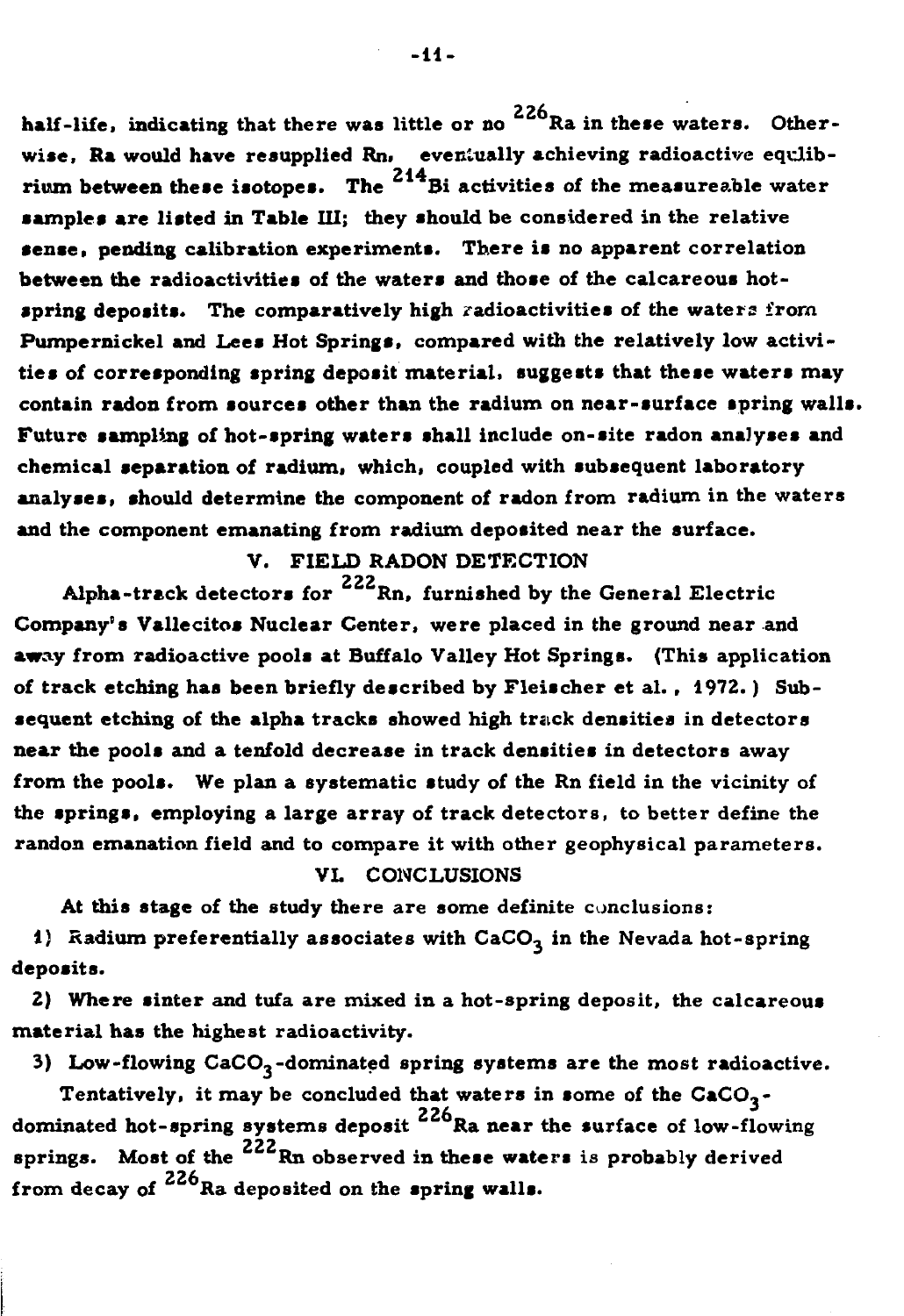| Location                                                                          | Net radioactivity in 1.76-MeV peak of<br>$^{214}$ Bi [(counts/min-g) $\times$ 10 <sup>-2</sup> ] <sup>a</sup> |
|-----------------------------------------------------------------------------------|---------------------------------------------------------------------------------------------------------------|
| Gerlach                                                                           | 1.17                                                                                                          |
| Kyle                                                                              | 1.79                                                                                                          |
| <b>Buffalo Valley</b>                                                             | 0.34                                                                                                          |
| Golconda                                                                          | 0.70                                                                                                          |
| Pumpernickel:<br>Small pool<br>Outflow                                            | 3.62<br>1.62                                                                                                  |
| Lee                                                                               | 1.66                                                                                                          |
| $^{\text{\textregistered}}$ Corrected for 3.8-day half-life decay of $^{222}$ Rn. |                                                                                                               |

 $\mathbb{N}^{\mathbb{N}}$ 

**Table III. Radioactivity of hot-apring waters.**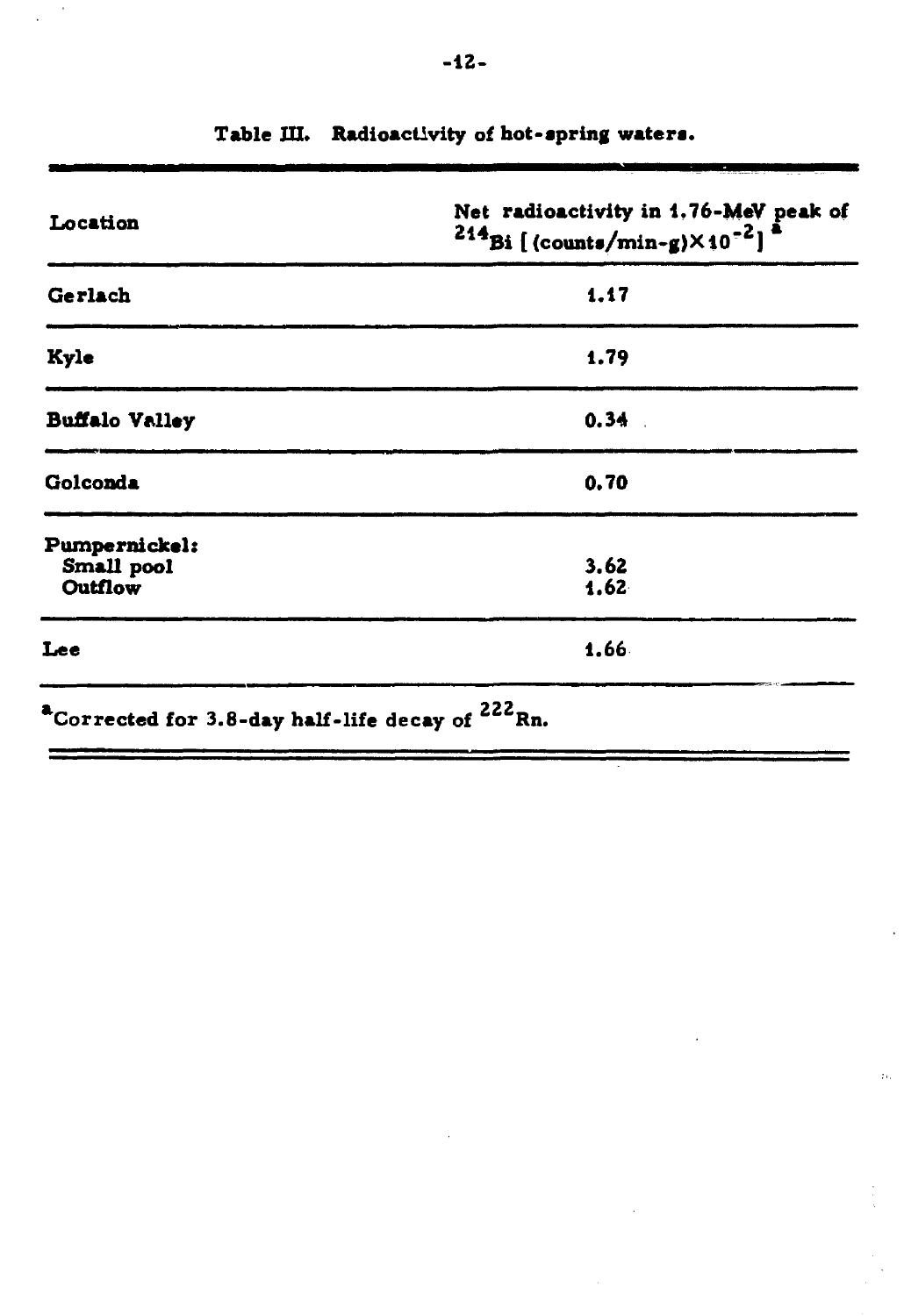## **Acknowledgement**

I thank Richard Hose of the U. S. Geolegical Survey for guidance in the field, and Alan Smith of Lawrence Berkeley Laboratory for consultation and aid in laboratory samma spectrometry. The help of members of the LBL **geothermal studies group in field operations Is greatly appreciated.** 

 $\omega_{\tilde{M}_i}$